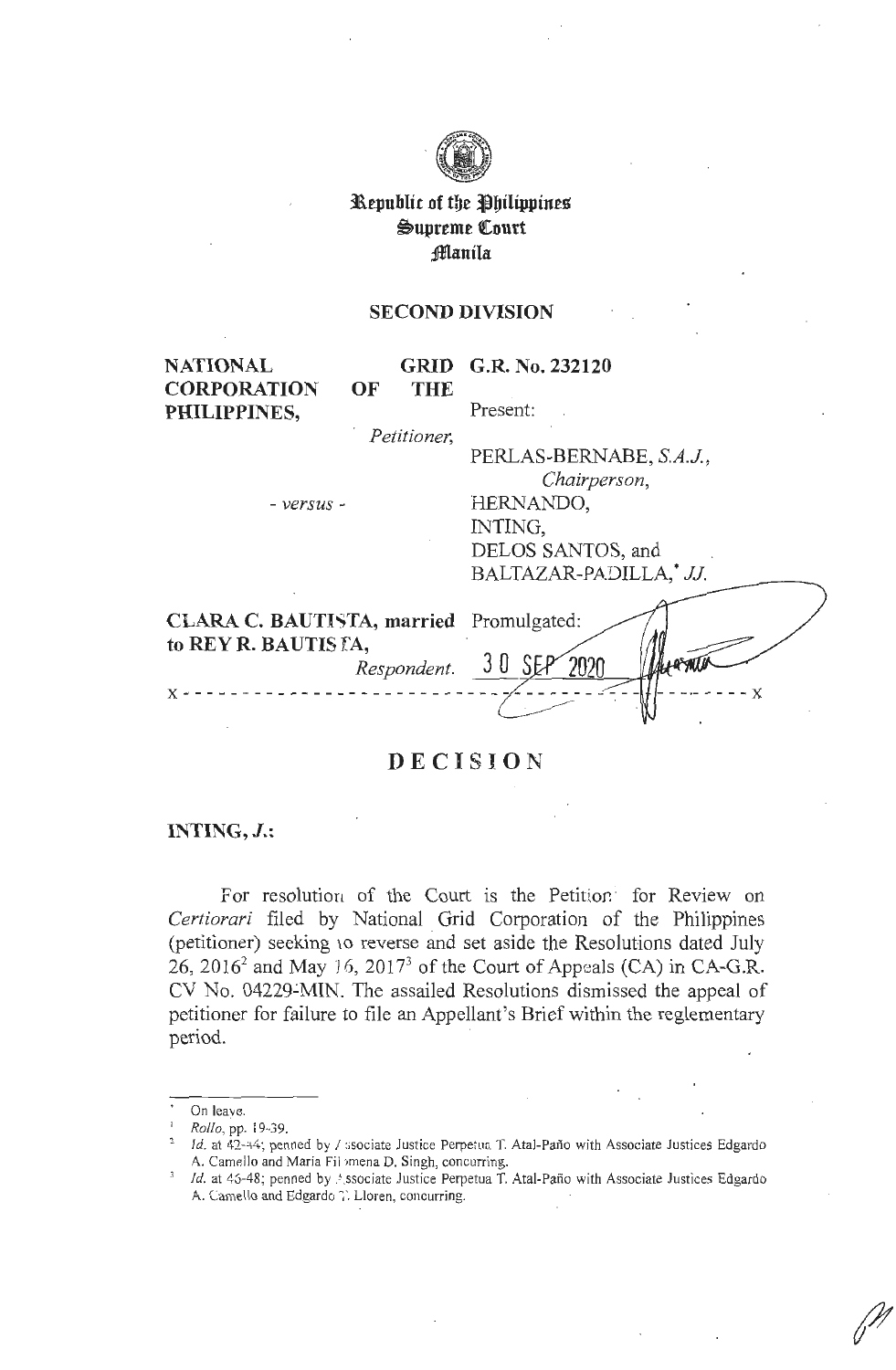### *The Antecedents*

In its bid to improve the capacity of its transmission system and meet the increasing demand for electricity, petitioner entered into the Kirahon-Maramag 230 KV Transmission Line Project which required the acquisition of Clara C. Bautista's (respondent) 1,314-square meter (sq. m.) property located in Brgy. North Poblacion, Maramag, Bukidnon registered under Transfer Certificate of Title No. T-76986.<sup>4</sup> Pursuant to Section 4 of Republic Act No. 9511, petitioner filed a Complaint<sup>5</sup> for Expropriation against respondent. It alleged that the Bureau of Internal Revenue (BIR) zonal valuation for the property is  $P10.00$  per sq. m. or Pl3,140.00, while the cost of the improvement stands at P40,679.36 for a total price of  $P53,819.36$ .<sup>6</sup>

Respondent opposed the petition and countered that the BIR zonal valuation is less than the property's fair market value.<sup>7</sup> She further asserted that although the property is classified as agricultural, its actual use is residential and the lots adjacent thereto are already industrial in character.<sup>8</sup>

After the requisite provisional deposit of the valuation of the property, Branch 8, Regional Trial Court (RTC), City of Malaybalay issued a Writ of Possession<sup>9</sup> to petitioner. The RTC then appointed Commissioners to determine the fair market value of the property: (1) Evelyn A. Lantong (Commissioner Lantong), Municipal Assessor of Maramag, Bukidnon as Chairperson; (2) Francisco Y. Cipriano, Jr. (Commissioner Cipriano), Chief of the Municipal Planning and Development Office of Maramag, Bukidnon, as Member; and (3) Engr. Gilbert Polloso (Commissioner Polloso) from petitioner's office in Iligan City, also as Member.<sup>10</sup>

Based on the Court Commissioner's Report<sup>11</sup> prepared by Commissioner Lantong and Commissioner Cipriano, the fair market

*Id.* at 71-72.<br>*Id.* at 64-70.

Id. at 94-95; as culled from the Judgment dated August 20, 2015 of Branch 8, Regional Trial Court, City of Malaybalay.

Id. at 95.

 $\frac{8}{9}$  Id. at 105.

<sup>&</sup>lt;sup>9</sup> *Id.* at 93.<br><sup>10</sup> *Id.* at 95.

 $10$  Id. at 115.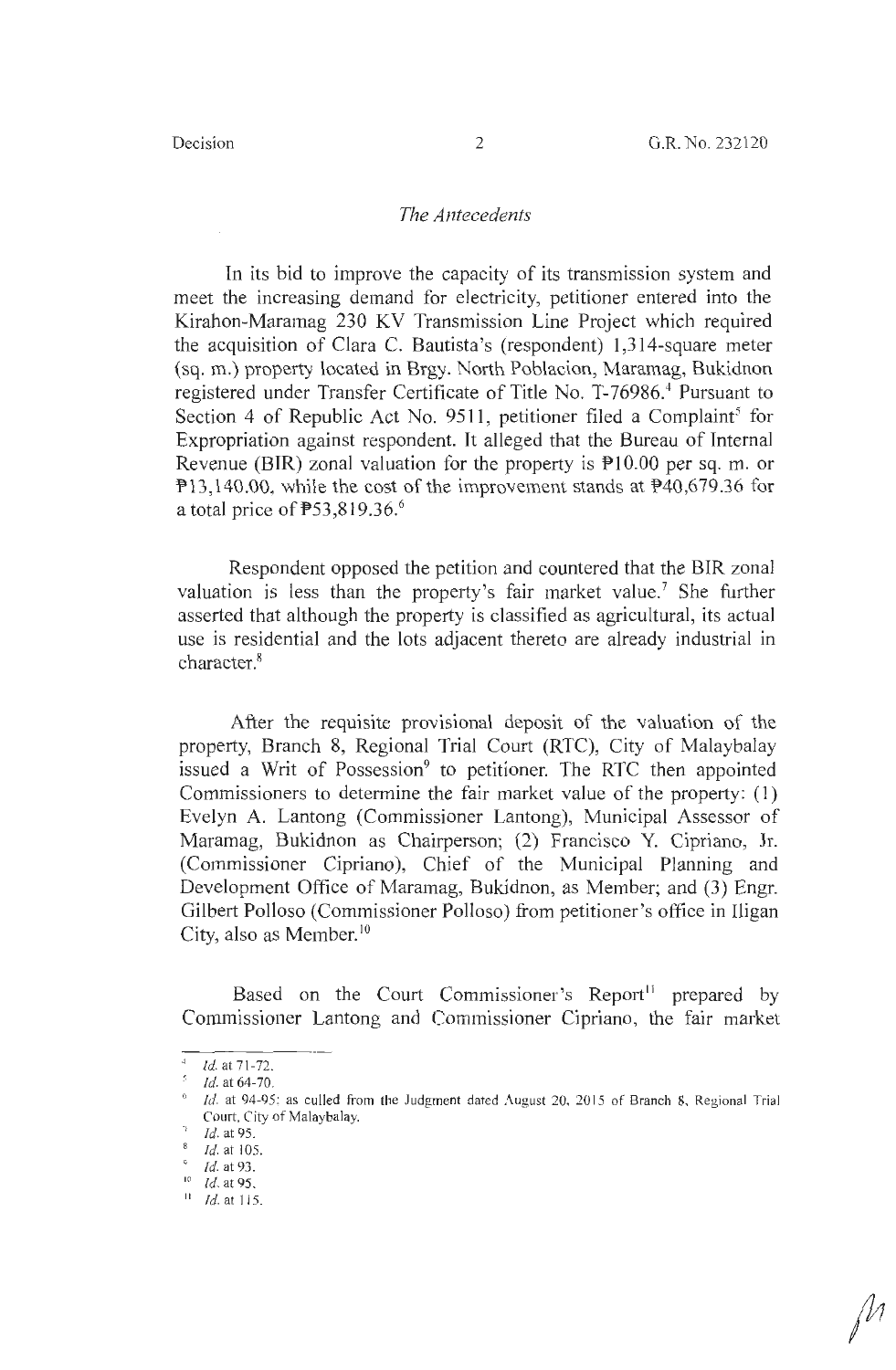of the property is at  $\mathbb{P}3,000.00$  per sq. m. on the basis of the current ave;age sales for commercial and industrial land, including the highest and best use of the land and the valuation of sales and direct comparison, the unit base market value computation, and the deed of sale and conformity involving the property. They likewise explained that the actual ocular inspection of the property indicated that its use is industrial or built-up. $^{12}$ 

However, Commissioner Polloso submitted his own Commissioner's Report<sup>13</sup> wherein he recommended that the just compensation for the property is only at P25.00 per sq. m. upon considering its extent and character, zoning value, current land classification in the locality, its assessment value, and highest and best use. He further indicated that the property is classified as an agricultural land based on its tax declaration and zoned as "agricultural protection" per Municipal Zoning Ordinance No. 04, Series of 2008. But he also noted that in another certification, the property identified as Lot No. 653-A-2-A, Psd-10-028431 with an area of 3,365 sq. m. is classified as "built-up".

# *Ruling of the RTC*

On August 20, 2015, the RTC rendered a Judgment,  $14$  the dispositive portion of which reads:

ACCORDINGLY, in view of all the foregoing, judgment is herehy rendered ordering plaintiff NGCP to pay defendants the following:

- 1. Just compensation in the amount of P600.00 per square mete: or a total of P788,400.00, for the area expropriated, which shall bear six percent (6%) interest per annum from the time of taking until fully paid.
- 2. Commissioners' fees to Evelyn A. Lantong, chairperson of the panel of commissioners, and Francisco Y. Cipriano, Jr., member of the panel of commissioners, in the amount of Pl ,500.00 each as part of the costs, pursuant to Section 12, Rule 67 of the 1997 Rules of Civil Procedure and Section 16, A.M. No. 04-2-04-SC.

<sup>&</sup>lt;sup>12</sup> *Id.* See also Commissioner's Appraisal & Assessment Report, *id.* at 116.<br><sup>13</sup> *Id.* at 130-131.<br><sup>14</sup> *Id.* at 94-112; penned by I residing Judge Isobel G. Barroso.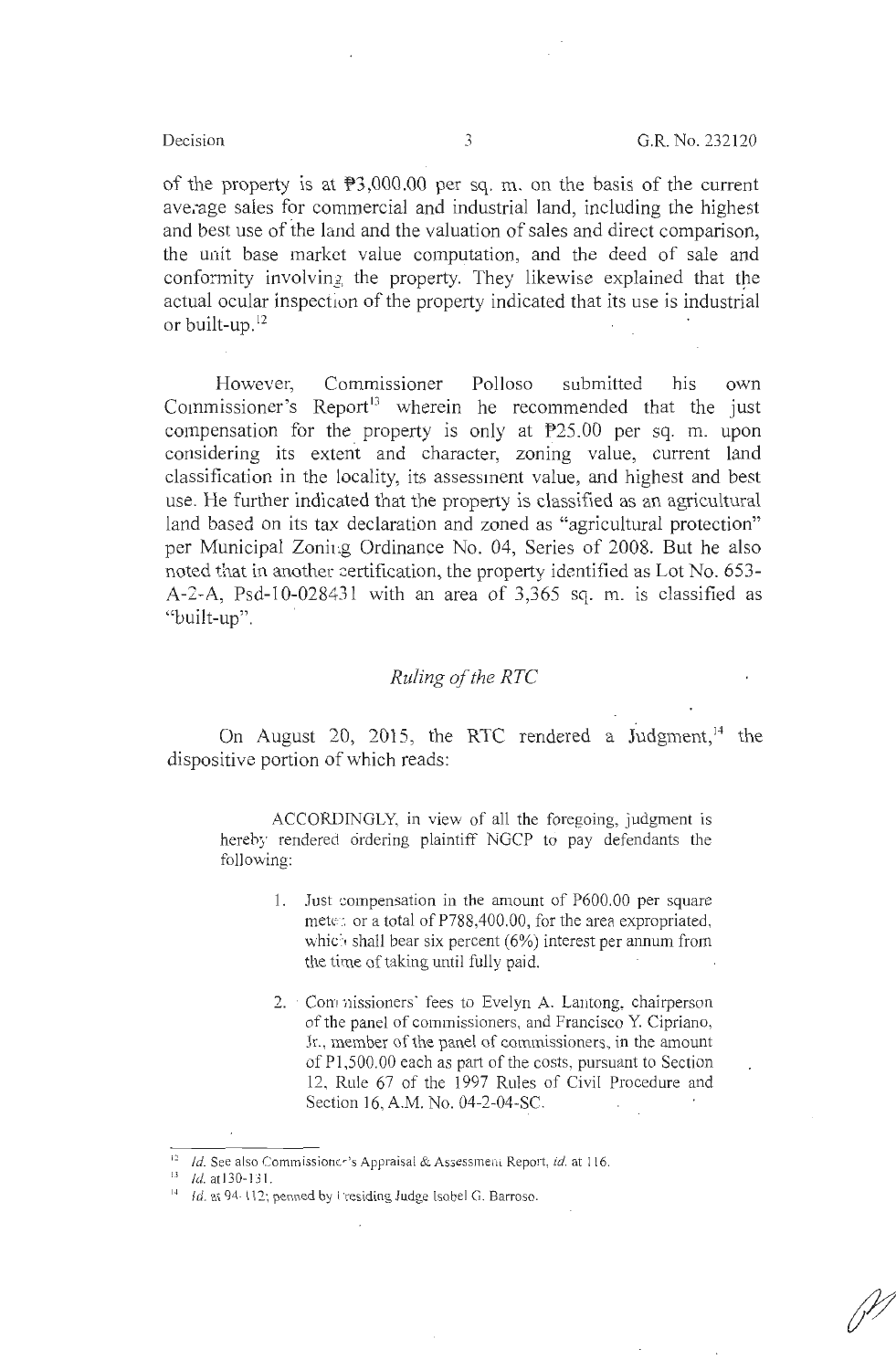3. Cost of the suit.

### SO ORDERED.

The RTC found that the valuation of the property at P25.00 per sq. m. is too low, impractical, and unreasonable;<sup>15</sup> that, in the same manner, the  $P10.00$  per sq. m. valuation of the BIR for taxation purposes is long overdue for revision;<sup>16</sup> that, on the other hand, respondent's  $\mathbb{P}3,000.00$ per sq. m. valuation is too high and speculative as it is based only on one deed of sale and the proposed Comprehensive Land. Use Plan of the Municipality of Maramag, Bukidnon.<sup>17</sup> Thus, the RTC took judicial notice of the other expropriation cases pending therein that involved properties similarly located in Brgy. North Poblacion, Maramag, Bukidnon classified as agricultural land and yet, upon ocular inspection, were industrial and or zoned as "built-up" wherein the recommended amounts for just compensation were P220.00 and P600.00 per sq. m.<sup>18</sup>

Upon petitioner's Motion for Reconsideration,<sup>19</sup> the RTC only deleted the award for cost of suit in an Order $^{20}$  dated October 30, 2015.

Dissatisfied, petitioner appealed to the Court of Appeals.<sup>21</sup>

# *Ruling of the CA*

The CA declared that despite the receipt of the Notice to File Brief addressed to the counsel of petitioner, the latter failed to · file an Appellant's Brief. Thus, pursuant to Section 7, Rule 44 of the Rules of Court, the CA, in a Resolution<sup>22</sup> dated July 26, 2016, ruled that petitioner's failure *tr* file an Appellant's Brief was an abandonment of its appeal which caused its dismissal.<sup>23</sup>

Petitioner filed an Urgent Omnibus Motion for Reconsideration Cum Clarification,<sup>24</sup> but the CA denied it in a Resolution<sup>25</sup> dated May

<sup>&#</sup>x27;' **Id. at** 111.

 $16$  Id.

 $17$  Id.

<sup>&</sup>lt;sup>18</sup> *Id.* at 110.<br><sup>19</sup> *Id.* at 141-145.<br><sup>20</sup> *Id.* at 146-147.<br><sup>21</sup> See Notice of Appeal dated November 26, 2015, *id.* at 148.<br><sup>22</sup> *Id.* at 42-44.<br>*Id.* at 43.

 $^{24}$  *Id.* at 49-50.

<sup>&</sup>lt;sup>25</sup> *Id.* at 46-48.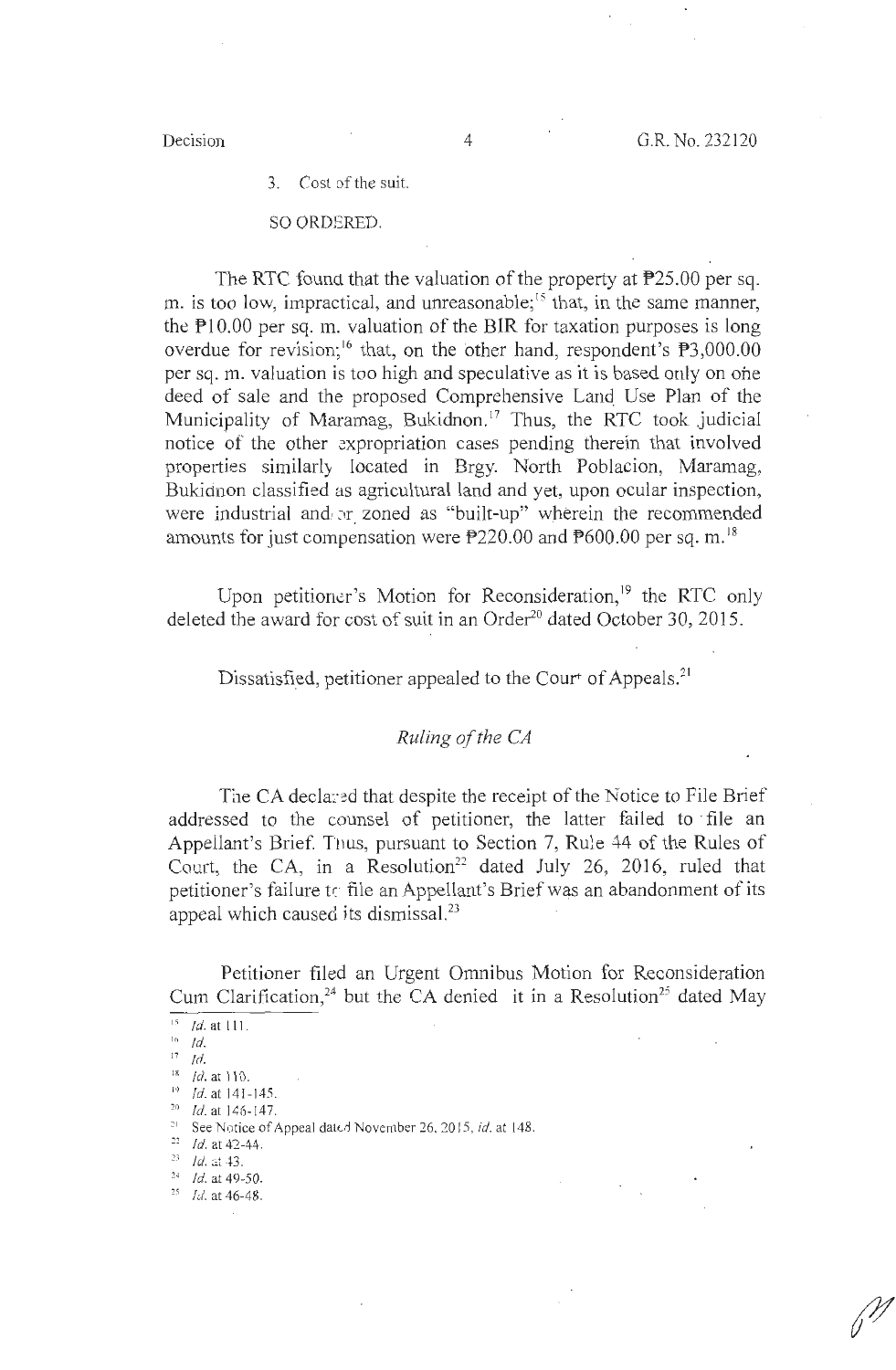16, 2017. It found petitioner's explanation of not having been properly notified regarding the Appellant's Brief as insufficient considering the Letter Tracer dated June 1, 2016 that the Notice to File Brief sent to petitioner's counsel was duly received by one Grepah Crisen Ilogon on April 6, 2016. $^{26}$ 

Hence, the petition.

### *Issues Before the Court*

Petitioner questions the CA's automatic dismissal of the appeal based on a mere failure to file an Appellant's Brief within the reglementary period which the rules only made discretionary. It also alleges the existence of overriding public interest which requires that the discretion to dismiss of the CA be exercised with liberality. Furthermore, petitioner posits that the CA failed to recognize that the RTC overvalued the expropriated property as an industrial land despite the zoning ordinance which classified the property as agricultural.

# *Our Ruling*

The petition must fail.

Preliminarily, records of the case reveal that respondent failed to comply with the Court's Resolutions dated July 9,  $2018<sup>27</sup>$  and December 5,  $2018^{28}$  that required her to submit a soft copy in compact disc, USB, or e-mail containing the PDF file of the signed Comment within the period which expired on April 9, 2019.<sup>29</sup> Nevertheless, petitioner filed its Reply (To the Comment on Petition for *Certiorari)30* to respondent's Comment in compliance with the Court Resolution dated July 9,' 2018.

Section 7, Rule 44 of the Rules of Court provides:

SEC. 7. *Appellant's brief*  $-$  It shall be the duty of the appellant to file with the court, within forty-five  $(45)$  days from receipt of the notice of the clerk that all the evidence, oral and documentary, arc attached to the record, seven (7) copies of his

<sup>&</sup>lt;sup>26</sup> *Id.* at 47.<br><sup>27</sup> *id.* at 171.<br><sup>28</sup> *Id.* at 175-178.

 $29$  *Id.* at 186-187.

JO *frl.* at 220-222.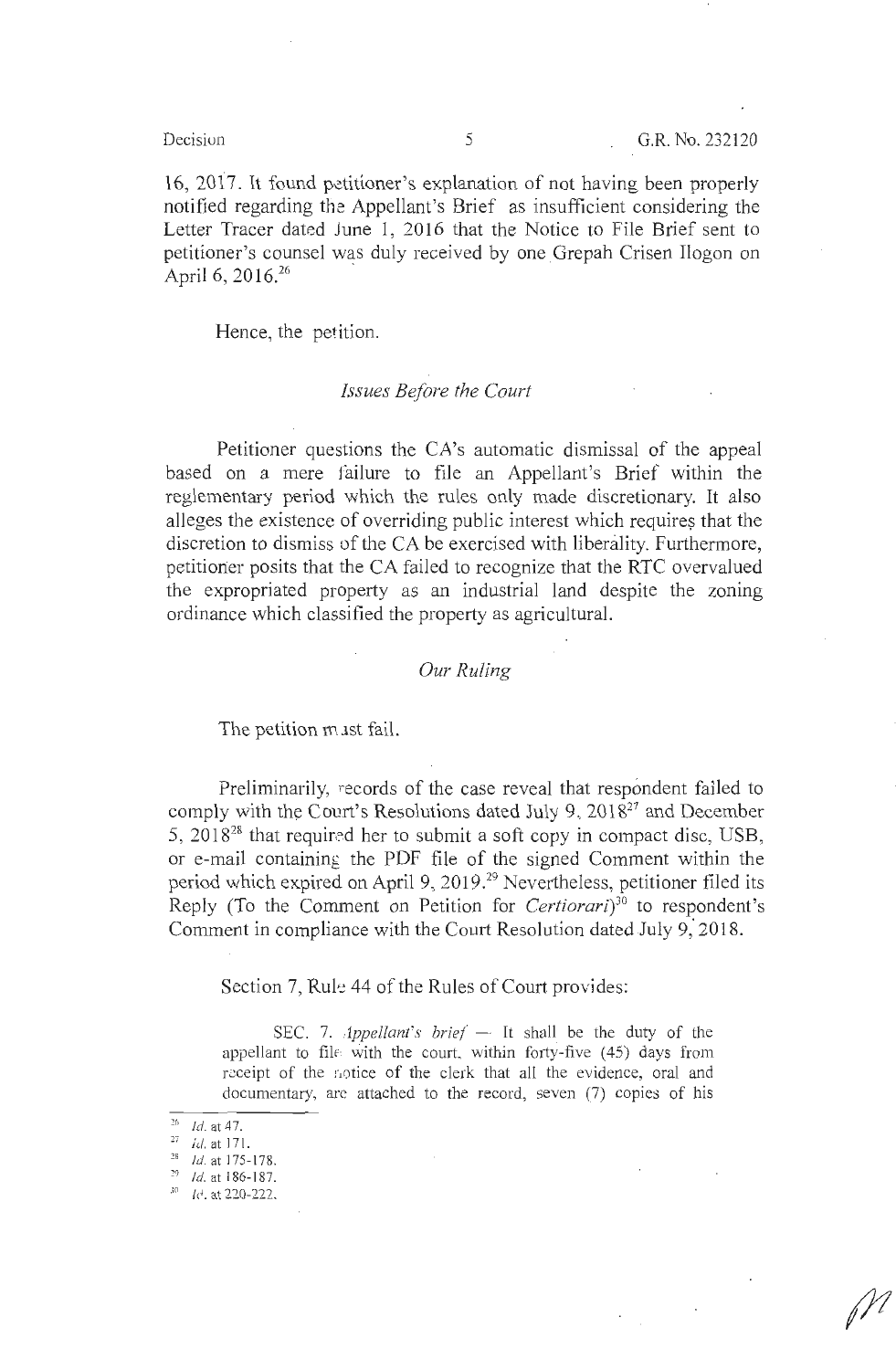legibly typewritten, mimeographed or printed brief, with proof of service of two  $(2)$  copies thereof upon the appellee.

The CA has the discretion to dismiss or not to dismiss an appeal for non-filing of an Appellant's Brief under Section  $1(e)$ , Rule 50 of the Rules of Court:

Section 1. *Grounds for dismissal of appeal*. — An appeal may be dismissed by the Court of Appeals, on its own motion or on that of the appellee, on the following grounds:

**xxxx** 

(e) Failure of the appellant to serve and file the required number of copies of his brief or memorandum within the time provided by thes *:* Rules.

The Court is mindful of the policy of affording litigants the amplest opportunity for the determination of their cases on the merits and of dispensing with technicalities whenever compelling reasons so warrant or when the purpose of justice requires it.<sup>31</sup> The usage of the word *may* in the afor mentioned provision indicates that the dismissal of the appeal upon failure to file the Appellant's Brief is only discretionary and not mandatory.<sup>32</sup> Failure to serve and file the required number of copies of the Appellant's Brief within the time provided by the Rules of Court does not have the immediate effect of causing the outright dismissal of the appeal. $33$  When the circumstances so warrant its liberality, the CA is bound to exercise its sound discretion and allow the appeal to proceed despite the late filing of the Appellant's Brief upon taking all the pertinent circumstances into due consideration.<sup>34</sup> With that affirmation comes the caution that such discretion must be a sound one exercised in accordance with the tenets of justice and fair play having in mind the circumstances obtaining in each case. $35$ 

The Court finds no reason to disturb the CA's exercise of discretion in dismissing the appeal. The explanation proffered by petitioner is not compelling as to convince the Court to reverse the CA.

<sup>&</sup>lt;sup>11</sup> Aguam v. Court of Appec Is, 388 Phil. 587, 593-594 (2000); *Philippine Merchant Marine School*, *Inc. v. Court of Appeals,*  $\angle$  32 Phil. 733, 740-741 (2002), citing *Rep. of the Phil. v. Imperial, Jr.*, 362

Phil. 466, 477 (1999), further citing Republic v. Court of Appeals, 172 Phil. 741, 766 (1978).<br><sup>32</sup> Sihayan v. Costales, 789 Fhil. 1, 8 (2016), citing Diaz v. People, et al., 704 Phil. 146, 157 (2013).

 $\overline{\phantom{a}}^{33}$  Id.

 $14$  *Id.* 

<sup>&</sup>lt;sup>35</sup> PNB v. Philippine Milli *s*; Co., Inc., et al., 136 Phil. 212, 215 (1969) as cited in *Philippine Merchant Marine Schoot, : nc. v. Court of Appeals, supra* note 31 at 741-742.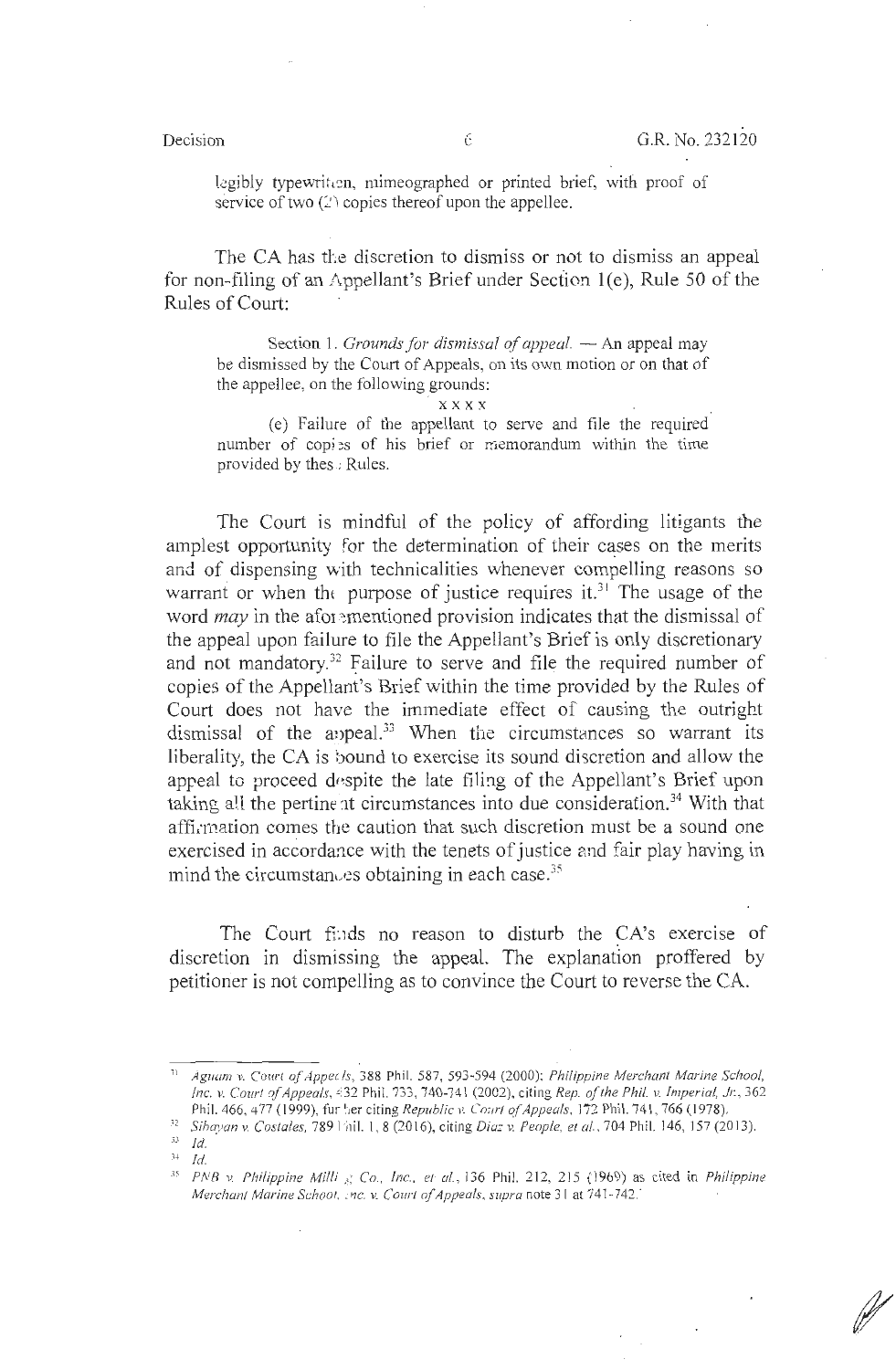In *Beatingo v. Bu Gasis*,<sup>36</sup> the Court clarified the CA's discretionary power of dismissal of an appeal for failure to file Appellant's Brief in this wise:

The question of whether or not to sustain the dismissal of an appeal due to petitioner's failure to file the Appellant's Brief had been raised before this Court in a number of cases. In some of these cases, we relaxed the Rules and allowed the belated filing of the Appellant's Brief. In other cases, however, we applied the Rules strictly and· considered the appeal abandoned, which thus resulted in its eventual dismissal. In *Government of the Kingdom of Belgium v. Court of Appials,* we revisited the cases which we previously decided and laid down the following guidelines in confronting the issue of non-filir;g of the Appellant's Brief:

 $(1)$  The general rule is for the Court of Appeals to dismiss an appeal when  $\overline{m}$  appellant's brief is filed within the reglementary period prescribed by the rules;

(2) The power confened upon the Court of Appeals to dismiss an appeal is discretionary and directory and not ministerial or mandatory;

 $(3)$  The failure of an appellant to file his brief within the reglementary period does not have the effect of causing the automatic dismissal of the appeal;

 $(4)$  In case of late filing, the appellate court has the power to. still allow the appeal; however, for the proper exercise of the court's leniency[,] it is in perative that:

(a) the circumstances obtaining warrant the court's liberality;

(b) that sirong considerations of equity justify an exception to the procedural rule in the interest of substantial justice; .

(c) no material injury has been suffered by the appellee by the delay;

(d) there 1s no contention that the appellee's cause was prejudiced;

 $(e)$  at leas: there is no motion to dismiss filed.

(5) In case of delay, the lapse must be for a reasonable period; and

 $(6)$  Inadvectence of counsel cannot be considered as an adequate excuse as to call for the appellate court's indulgence except:

<sup>36 657</sup> Phil. 552 (2011).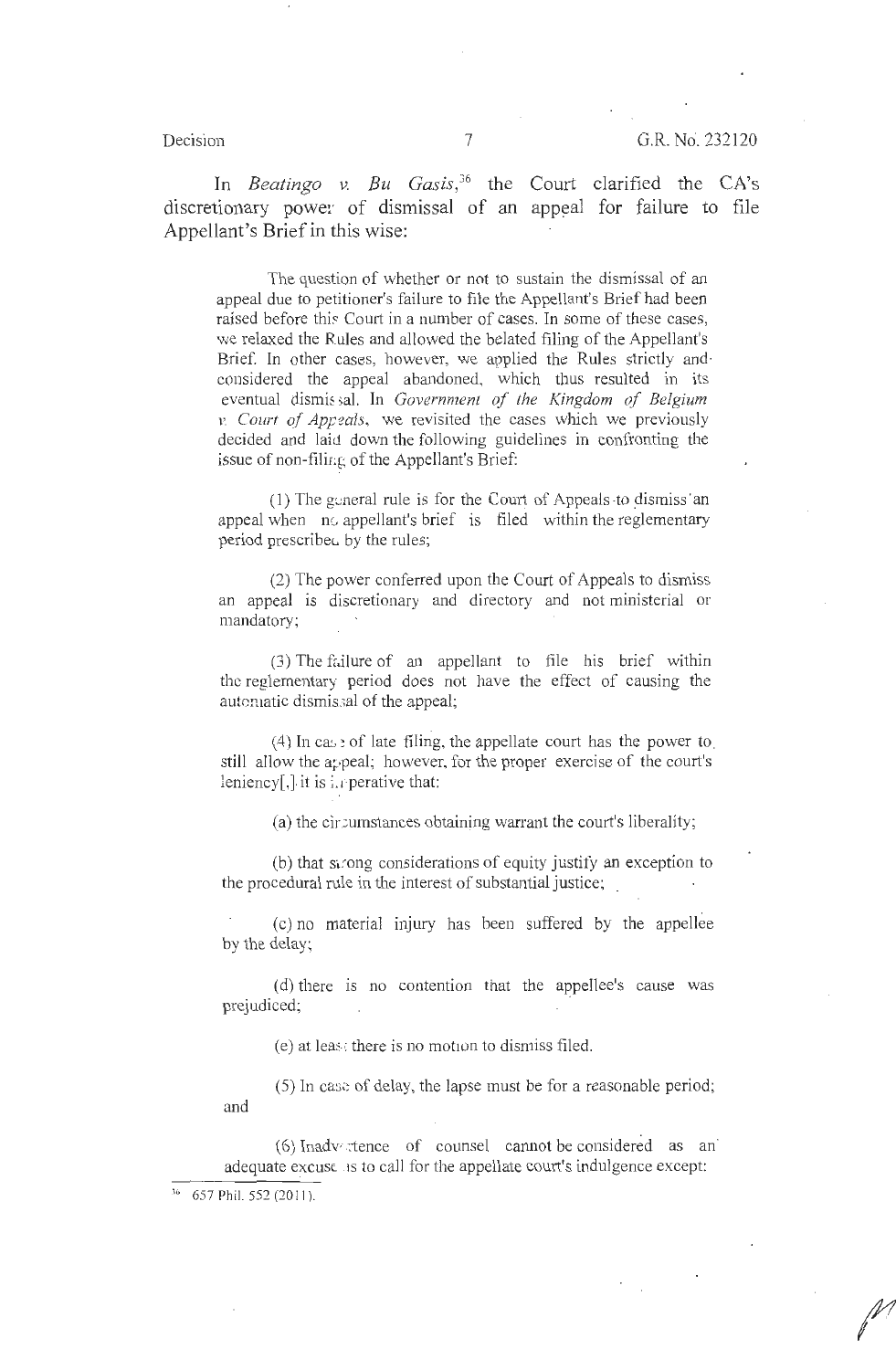(a) where the reckless or gross negligence of counsel deprives the client of due process of law;

(b) when application of the rule will result in outright deprivation of the client's liberty or property; or

(c) where the interests of justice so require. <sup>37</sup>

In the present case, there is no showing that petitioner filed an Appellant's Brief despite receipt of a Notice to File Brief. As a consequence, the CA dismissed the appeal for failure to file an Appellant's Brief. It now devolved upon petitioner to refute the presumption of regularity and convince the Court that a reversal of the dismissal is warranted. Petitioner notably failed to prove this.

Contrary to petitioner's assertion, the CA justified that a Notice to File Brief was sent and duly received by petitioner's counsel of record, Atty. Zaldy Cataluña Lim (Atty. Lim).<sup>38</sup>

Petitioner likewise improperly invoked the case of *Aguam v. Court of Appeals39* wherein the Court ruled that the Notice to File Appellant's Brief should be given to the party appellant and not to the counsel for the *rationale* was not served in the instant case considering that there was no showing that petitioner changed its counsel after filing its Notice of Appeal. Records reveal that Atty. Lim was retained as petitioner's counsel as indicated by the latter's filing of the Urgent Omnibus Motion for Reconsideration Cum Clarification of the CA's dismissal on the ground of abandonment of appeal.<sup>40</sup>

More importantly, petitioner's harping on "public interest" as a reason for the Court to exercise its liberality is anathema to the intent and purpose of procedural rules which is to provide a just, speedy, and inexpensive disposition of every action or proceeding, when circumstances would show an attempt or design to circumvent the rules. The liberality with which the Court exercises equity jurisdiction is always anchored on the basic consideration that it must be warranted by the circumstances obtaining in each case. With petitioner's explanation less than worthy of credence and without evidentiary support, the Court is constrained to adhere strictly lo the procedural rules on the timeliness

<sup>37</sup>Id. at 559-560. 38 *Rollo,* pp. 46-48. 39 388 Phil. 587 (2000). 40 *Rollo,* p. 26.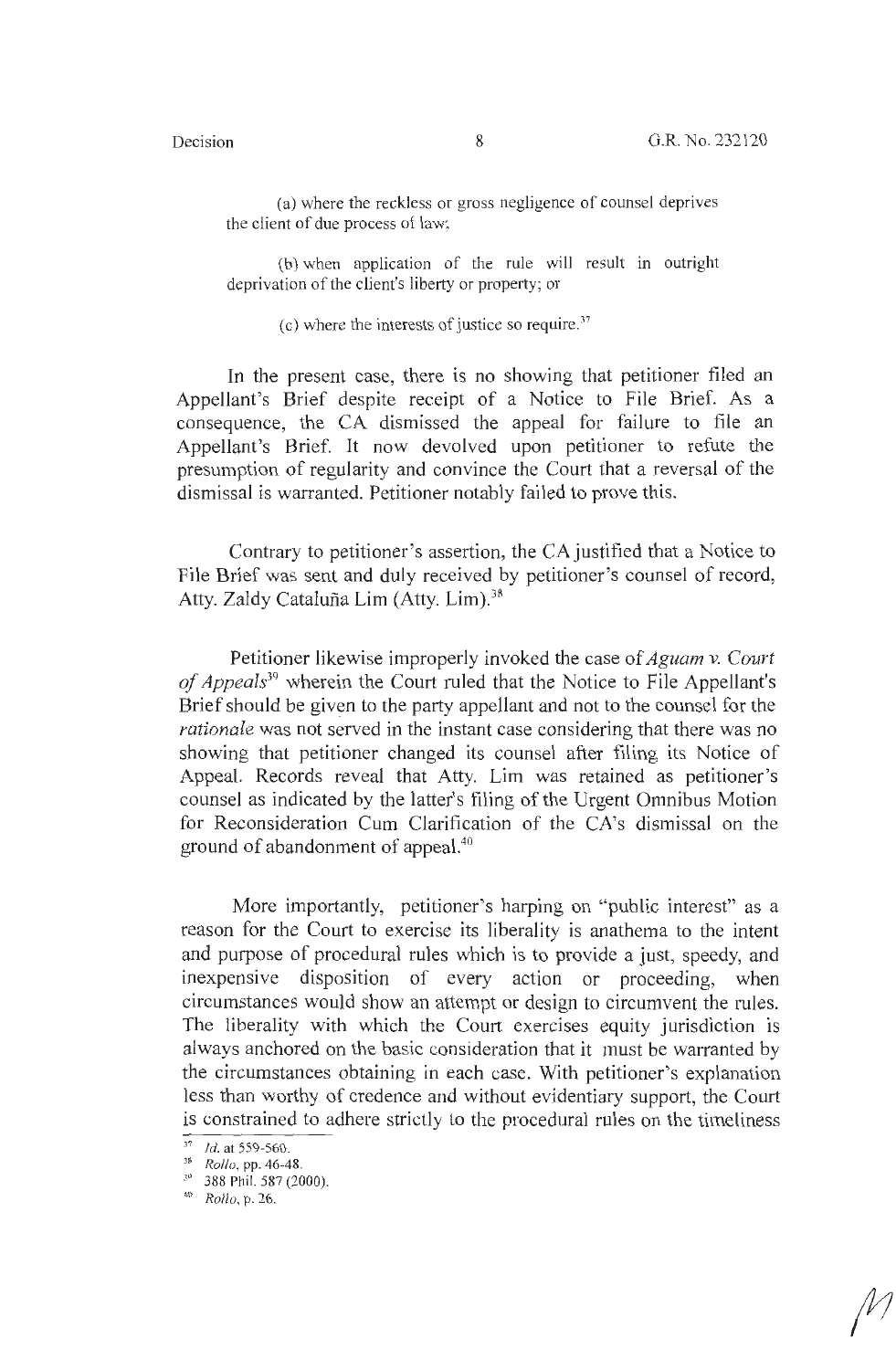of submission before the court. As the Court held in *Viva Shipping Lines, Inc.* v. *Keppel Phils. \1arine, Inc., et al.* : 4 1

 $x \times x$  *Liberality in the application of the rules is not an end in* itself. It must be pleaded with factual basis and must be allowed for equitable ends. *i'lere must be no indication that the violation of the rule is due to negligence or design. Liberality is an extreme exception, justifiuble only when equity exists.*<sup>42</sup> (Italics supplied.)

Nevertheless, to put an end to the controversy in the case, the Court upholds the findings of the RTC that just compensation for the expropriated property should be valued at P600.00 per sq. m.

Zonal valuation is simply one of the indices of the fair market value of real estate.<sup>43</sup> By itself, this index cannot be the sole basis of just compensation in exp opriation cases since the standard is not the taker's gain but the owner's loss.<sup>44</sup> The insistence of petitioner to base the value of the subject property solely on the BIR zonal valuation at  $\mathbb{P}10.00$  per square meter is misylaced considering that it is only one of the several factors which the court may consider to facilitate the determination of just compensation. Zonal value alone of the properties in the area whether of recent or vintage years does not equate to just compensation.45 Otherwise, the determination of just compensation would cease to be judicial in nature which negates the exercise of judicial discretion. <sup>46</sup>

With respect to petitioner's assertion that the subject property must be valued as 2n agricultural land. courts enjoy sufficient judicial discretion to deternine the classification of lands because such classification is one of the relevant standards for the assessment of the value of lands subject of expropriation proceedings.<sup>47</sup> Thus, despite the subject property's zonal classification as agricultural in the tax declaration and municipal zoning ordinance, the zoning classification made by the designated Municipal Zoning Administrator, Commissioner Cipriano, backed by the Municipal Assessor, Commissioner Lantong, is more persuasive considering that an actual ocular inspection of the

<sup>41 781</sup> Phil. 95 (201 6). 42 Id. at 99. 43 *Leca Realty Corp.* v. *Rep. of the Phils. ,* 534 Phil. 693. 696 (2006).

 $^{44}$  Id.

<sup>45</sup>*f..epuhlic: v. Svouses Dari; ·cio,* G.R. No. 227960, July ~4, 2019.

 $^{46}$  Id.

<sup>&</sup>lt;sup>47</sup> National Power Corp. v. <sub>1</sub> <sup>4</sup>arasigan, et al., 820 Phil. 1107, 1127 (2017).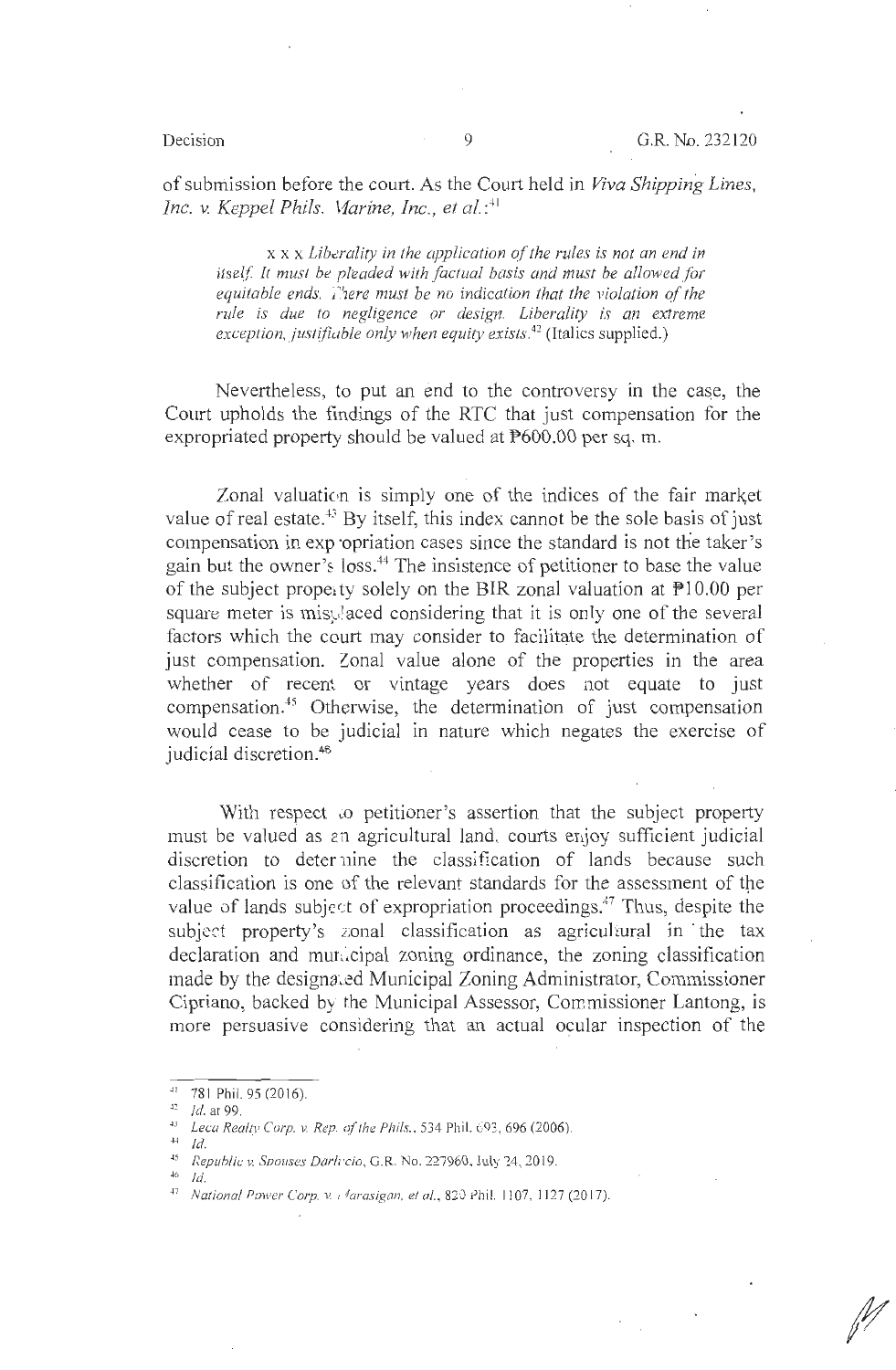subject property indicated that it has become a "built-up"<sup>48</sup> area based on the present development trend of the land and use pattern.<sup>49</sup>

There is also no cogent reason for the Court to annul and set aside the amount fixed herein as just compensation on the ground that the RTC took judicial notice of other expropriation cases involving properties similarly situated. The RTC did not merely adopt by reference the commissioner's reports in the other cited expropriation cases, but took it into account in assessing just compensation because the properties subject of the other cases were situated in the same place. As opined by Associate Justice Ed\_\ardo L. Paras, " [a] *court will take judicial notice of*  its own acts and records in the same case, of facts established in prior *proceedings in the same case, of the authenticity of its own records of another case between the same parties, of the files of related cases in the*  same court, and of public records on file in the same court."<sup>50</sup> In any case, it was not the only factor considered by the RTC. As can be gleaned from the R<sup>T</sup>C Decision, the court also factored in the subject property's actual use, its location, and its current market value. Between the valuation submitted by petitioner's commissioner at a measly sum of P25.00 per sq. m., and that of the other two commissioners at P3,000.00 per sq. m. based on the purchase price of a single deed of sale, the RTC's computation is more in accord with the principle that payment of just compensation for private property taken for public use, as guaranteed no less by our Constitution and is included in the Bill of Rights, should be measured not by the taker's gain, but the owner's loss and that the amount to be tendered for the property to be taken shall be real, substantial, full and ample.<sup>51</sup>

**WHEREFORE, the instant petition is <b>DENIED**. The Resolutions dated July 26, 2016 and May 16, 2017 of the Court of Appeals in CA-G.R. CV No. 04229-MIN are **AFFIRMED**. The denial of the appeal due to the non-filing of an Appellant's Brief pursuant to Section  $1(e)$ , Rule 50 of the Rules of Court is hereby declared **FINAL**.

### **SO ORDEFIED.**

<sup>48</sup>"Built-up" areas are areas that have ten or more dwelling units within the vicin ity. *Rollo,* p. 102, as culled from the RTC Decision.<br><sup>49</sup> *Rollo*, p. 101; as culled from the RTC Decision.

*<sup>50</sup> Rep. of the f'hils. v. CA,* 343 Phil. 428,437 (1997). citing Graham en Evidence, I 986 ed.

<sup>&</sup>lt;sup>51</sup> National Power Corp. v. Spouses Zabala, 702 Phil. 491, 499-500 (2013). Citations omitted.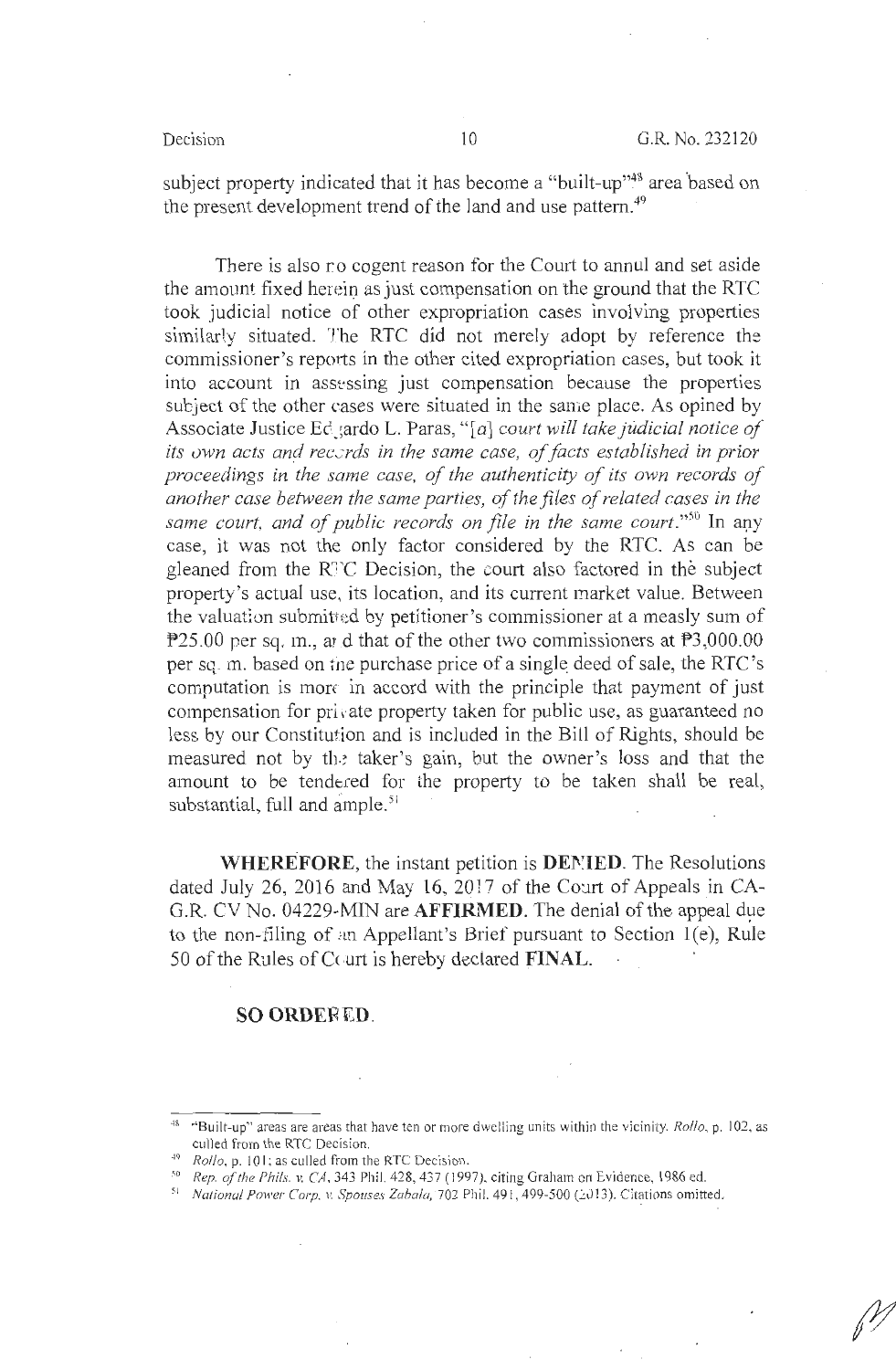Decision

**HENRY JEAN PAUL B. INTING** *Associate Justice* 

WE CONCUR:

**ESTELA M. PERLAS-BERNABE** 

*Senior Associate Justice Chairperson* 

**AUL L. HERNANDO RAMC** 

**EDGARDO L. DELOS SANTOS** *Associate Jz:stice Associate Justice* 

> (On leave) \_ **PRI~,CILLA J. BALTAZAR-PADILLA**  *Associate Justice*

# **ATTESTATION**

I attest that the conclusions in the above Decision had been reached in consultation befor  $\epsilon$  the case was assigned to the writer of the opinion of the Court's Division.

> $M$  Ry  $M$ **ESTELA Mf PERLAS-BERNABE**  *Senior Associate Justice Chairperson*